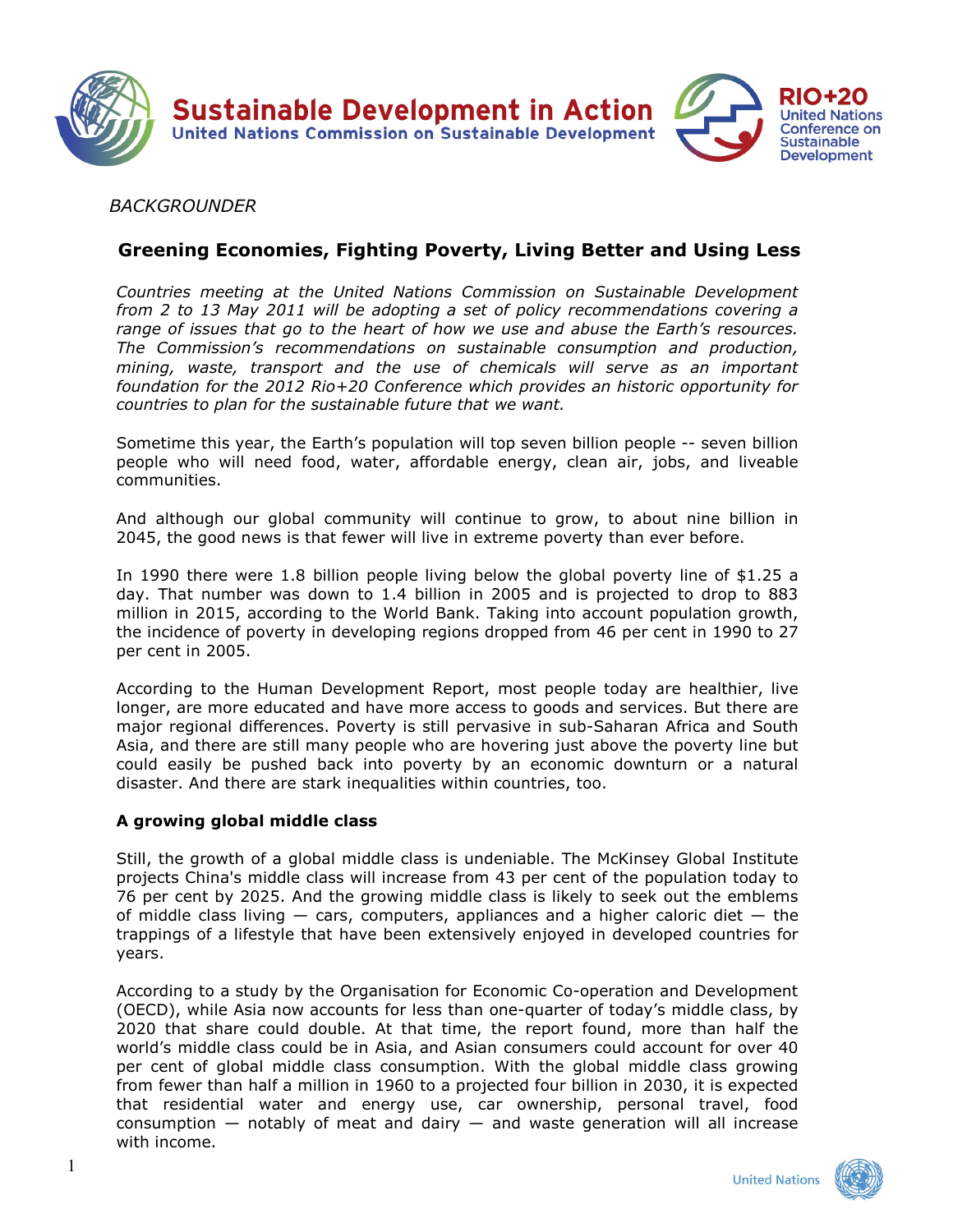

#### **Burning our way to prosperity**

There are many who question whether the traditional model for economic development is still valid.

"For most of the last century, economic growth was fuelled by what seemed to be a certain truth: the abundance of natural resources," United Nations Secretary-General Ban Ki-moon told an audience of business leaders at the World Economic Forum in Davos, Switzerland, in January of this year. "We mined our way to growth. We burned our way to prosperity. We believed in consumption without consequences."

"Those days are gone," he added. "In the 21st century, supplies are running short and the global thermostat is running high."

Already, there are many indications that the planet can no longer handle the demands made by the global economy and that the Earth's resources and ecosystems are overtaxed. According to the Ecological Footprint analysis, under a business-as-usual scenario, two planets would be required by 2030 to support the world's population. The World Wildlife Fund (WWF) estimates that three planets would be needed now if every citizen adopted the UK lifestyle, and five planets if they adopted the average North American lifestyle.

One of the key challenges for countries is to continue to grow and develop in a manner that is "decoupled" from continued growth in the use of resources and energy. According to Tariq Banuri, Director of the UN Division for Sustainable Development, if development continues to follow present consumption and production patterns, pressures on critical ecosystems and life-support systems will become intolerable.

"A key challenge facing the international community is how to sustain and even accelerate the development transition while also realizing the decoupling transition," says Banuri. "An energy transition is also crucial, combining energy access for the poor with diffusion of renewable energy. We must find pathways which simultaneously achieve upward convergence of living standards and downward convergence of resource use and environmental impacts."

#### **Impacts on ecosystems and the climate**

The impacts of unsustainable lifestyles are real. About 60 per cent of the world's natural ecosystems are already degraded, and the cost of not protecting these ecosystems is huge. An initiative hosted by the UN Environment Programme (UNEP), looking into the economic benefits of natural ecosystems, *The Economics of Ecosystems and Biodiversity* (TEEB), found that ecosystems and biodiversity clearly underlie all human activity. It found that the annual loss of land-based natural capital  $-$  in terms of lost human welfare benefits from forest loss alone  $-$  has reached \$2 trillion to \$4.5 trillion.

Global emissions of carbon dioxide have risen by 105 per cent, or on average 2.0 per cent per year, since 1971. They are projected to rise by another 39 per cent by 2030, or by 1.4 per cent per year, contributing to global climate change.

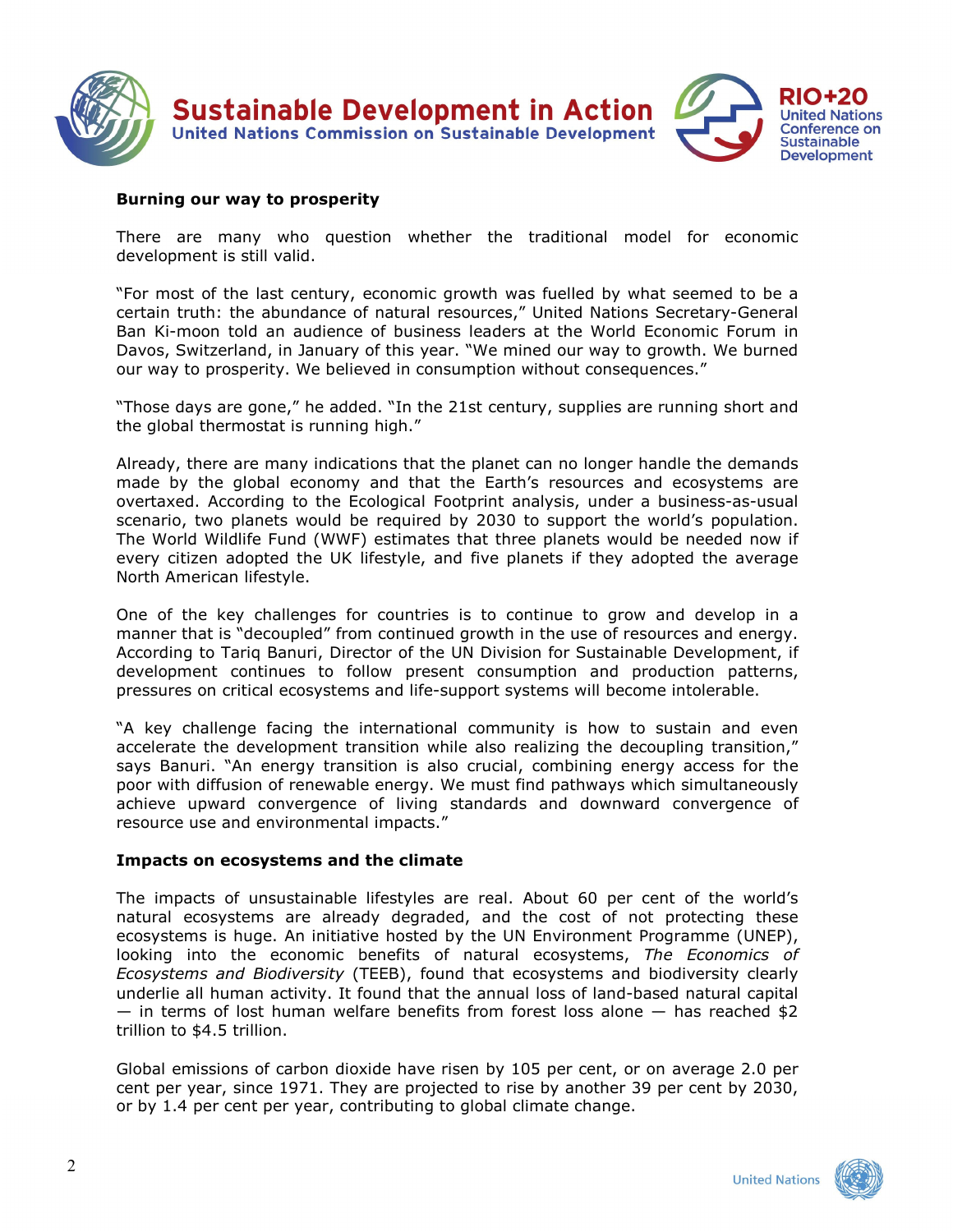

With just 15 per cent of the world's population, rich countries account for 45 per cent of the world's CO2 emissions, while low-income countries, with a third of the world's population, generate just seven per cent of emissions.

But energy use in developing countries is rising. In 1973, according to the International Energy Agency, OECD countries accounted for more than 60 per cent of fossil fuel energy use. In 2007, that share declined to 45 per cent, while energy use grew in all developing regions.

#### **Awash with waste**

Along with more than nine billion tons of carbon dioxide, more than two billion tons of municipal solid waste are produced each year by the seven billion people living on this planet.

According to the "Global Waste Management Market Assessment 2007" issued by Key Note, a UK-based private provider of market intelligence, the global volume of municipal solid waste has been increasing by approximately 8 per cent per year.

Electrical and electronic waste, known as E-waste, is one of the fastest growing segments of the waste stream: It is estimated that 315 million personal computers became obsolete in 2004, and 130 million mobile phones were disposed of in 2005, posing a growing environmental threat.

Marine litter is also costly. Modest estimates indicate that the 21 APEC countries spend as much as \$1.3 billion per year to clean up marine litter. In Australia, close to \$6.5 million is spent annually on marine clean-up activities.

The public sector is often ill-equipped to manage solid waste. In many cases in developing countries, between 20 and 50 per cent of a municipality's budget is spent on solid waste management alone while one per cent of the urban population is involved in informal scavenging.

A recent estimate reveals that up to 15 million people engage in waste collection for their livelihood, many of them women and children. Estimates from several cities and towns of developing countries in Asia and the Pacific indicate that as much as 20 to 30 per cent of urban waste is recycled by the informal sector.

Over half a million waste pickers have been reported in Brazil, and the country has close to 2,400 companies and cooperatives involved in recycling and scrap trading. In the Argentine capital, Buenos Aires, waste scavenging has been estimated to have an economic impact of \$170 million per year. India is estimated to have at least a million waste scavengers.

### **Changing habits and lifestyles**

At the 2002 World Summit on Sustainable Development in Johannesburg, countries agreed to develop a global 10-Year Framework of Programmes to green their economies, help corporations develop greener business models, and encourage consumers to adopt more sustainable lifestyles. The Framework will be under consideration during this session of the UN Commission on Sustainable Development.